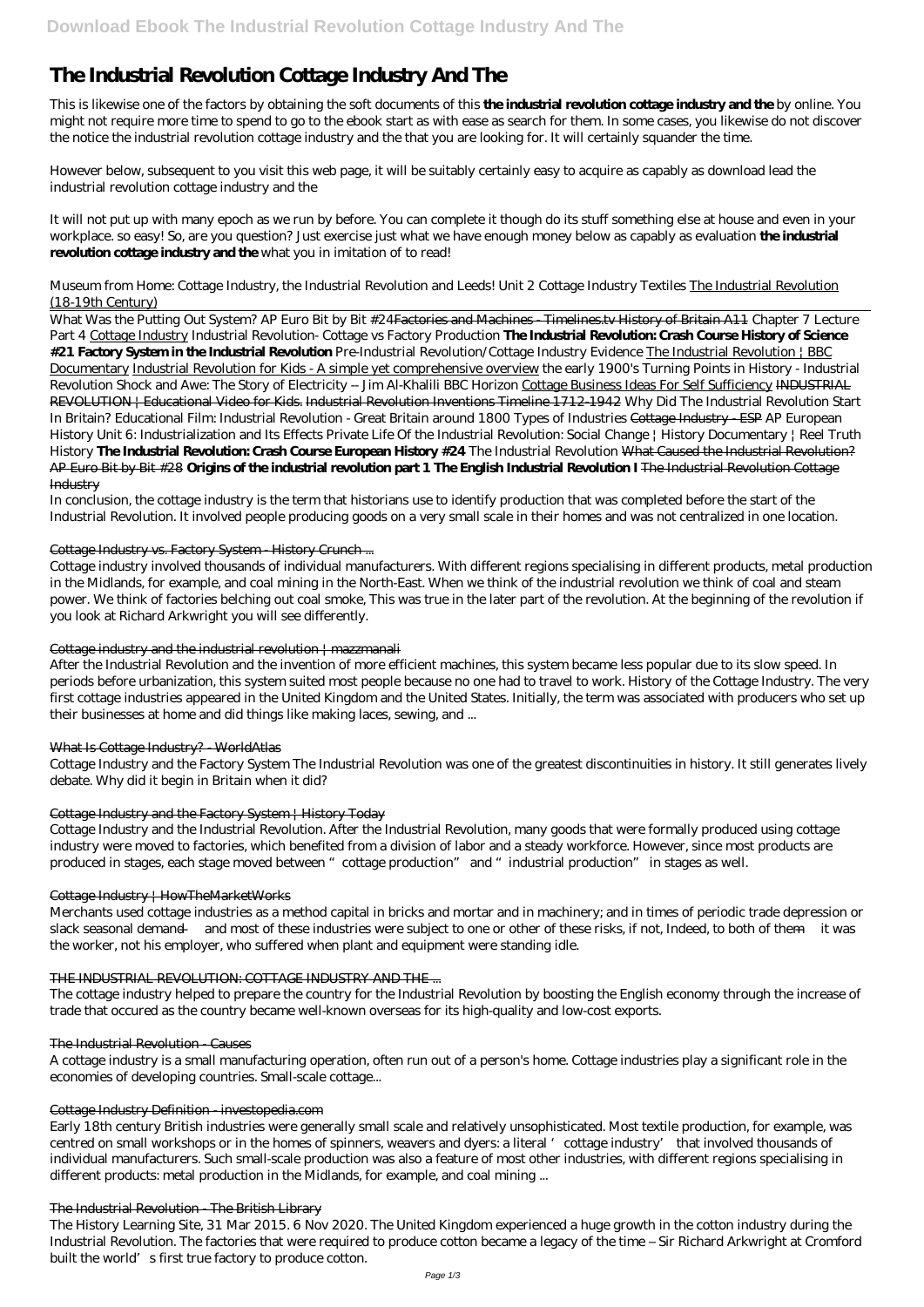## The Cotton Industry and the Industrial Revolution ...

The Industrial Revolution Cottage Industry And The This is likewise one of the factors by obtaining the soft documents of this the industrial revolution cottage industry and the by online. You might not require more times to spend to go to the books foundation as competently as search for them. In some cases, you likewise do not discover the ...

## The Industrial Revolution Cottage Industry And The

The Industrial Revolution was a cultural and economic shift from the cottage industry, traditional agriculture, and manual labor to a system of factory-based manufacturing that included complex...

## The Industrial Revolution (1750-1850): Growth & Impact...

The textile industry was based on the development of cloth and clothing. Before the start of the Industrial Revolution, which began in the 1700s, the production of goods was done on a very small scale. Historians refer to this method of production as the ' cottage industry'.

## Textile Manufacturing in the Industrial Revolution ...

On the eve of the Industrial Revolution, spinning and weaving were done in households, for domestic consumption and as a cottage industry under the putting-out system. Occasionally the work was done in the workshop of a master weaver.

## Industrial Revolution - Wikipedia

A cottage industry is an industry—primarily manufacturing—which includes many producers, working from their homes, typically parttime. The term originally referred to home workers who were engaged in a task such as sewing , lace-making , wall hangings, electronics , or household manufacturing.

## Putting out system Wikipedia

Cottage-industry definitions A manufacturing activity carried on, as in the early part of the Industrial Revolution, by farming out work to be done in the workers' homes.

## COTTAGE-INDUSTRY | 8 Definitions of Cottage-industry ...

Cottage industry definition, the production, for sale, of goods at home, as the making of handicrafts by rural families. See more.

## Cottage industry  $\frac{1}{1}$  Definition of Cottage industry at ...

The industrial revolution was a general historical phenomenon that characterized a particular stage in the development of capitalism in the industry of a number of countries. However, the gradual development of the prerequisites for the shift from manufactures to large-scale machine industry varied from country to country.

"I am not living upon my friends or doing housework for my board but am a factory girl," asserted Anna Mason in the early 1850s. Although many young women who worked in the textile mills found that the industrial revolution brought greater independence to their lives, most working women in nineteenth-century New England did not, according to Thomas Dublin. Sketching engaging portraits of women's experience in cottage industries, factories, domestic service, and village schools, Dublin demonstrates that the autonomy of working women actually diminished as growing numbers lived with their families and contributed their earnings to the household. From diaries, letters, account books, and censuses, Dublin reconstructs employment patterns across the century as he shows how wage work increasingly came to serve the needs of families, rather than of individual women. He first examines the case of rural women engaged in the cottage industries of weaving and palm-leaf hatmaking between 1820 and 1850. Next, he compares the employment experiences of women in the textile mills of Lowell and the shoe factories of Lynn. Following a discussion of Boston working women in the middle decades of the century-particularly domestic servants and garment workers-Dublin turns his attention to the lives of women teachers in three New Hampshire towns.

In recent years, scholars from a variety of disciplines have addressed many perplexing questions about the Industrial Revolution in all its aspects. Understandably, economics has become the focal point for these efforts as professional economists have sought to resolve some of the controversies surrounding this topic. First published in 1985, this collection contains ten key essays written by leading economists on the subject of the Industrial Revolution. Among the questions discussed are the causes for the pre-eminence of Britain, the roles of the inputs for growth (capital, labor, technical progress), the importance of demand factors, the relation between agricultural progress and the Industrial Revolution, and the standard of living debate. The essays demonstrate that the application of fresh viewpoints to the literature has given us a considerable new body of data at our disposal, making it possible to test commonly held hypotheses. In addition, this new

data has enabled economists to apply a more rigorous logic to the thinking about the Industrial Revolution, thus sharpening many issues heretofore blurred by slipshod methodology and internal inconsistencies.

The 'Industrial Revolution' was a pivotal point in British history that occurred between the mid-eighteenth and mid-nineteenth centuries and led to far reaching transformations of society. With the advent of revolutionary manufacturing technology productivity boomed. Machines were used to spin and weave cloth, steam engines were used to provide reliable power, and industry was fed by the construction of the first railways, a great network of arteries feeding the factories. Cities grew as people shifted from agriculture to industry and commerce. Hand in hand with the growth of cities came rising levels of pollution and disease. Many people lost their jobs to the new machinery, whilst working conditions in the factories were grim and pay was low. As the middle classes prospered, social unrest ran through the working classes, and the exploitation of workers led to the growth of trade unions and protest movements. In this Very Short Introduction, Robert C. Allen analyzes the key features of the Industrial Revolution in Britain, and the spread of industrialization to other countries. He considers the factors that combined to enable industrialization at this time, including Britain's position as a global commercial empire, and discusses the changes in technology and business organization, and their impact on different social classes and groups. Introducing the 'winners' and the 'losers' of the Industrial Revolution, he looks at how the changes were reflected in evolving government policies, and what contribution these made to the economic transformation. ABOUT THE SERIES: The Very Short Introductions series from Oxford University Press contains hundreds of titles in almost every subject area. These pocket-sized books are the perfect way to get ahead in a new subject quickly. Our expert authors combine facts, analysis, perspective, new ideas, and enthusiasm to make interesting and challenging topics highly readable.